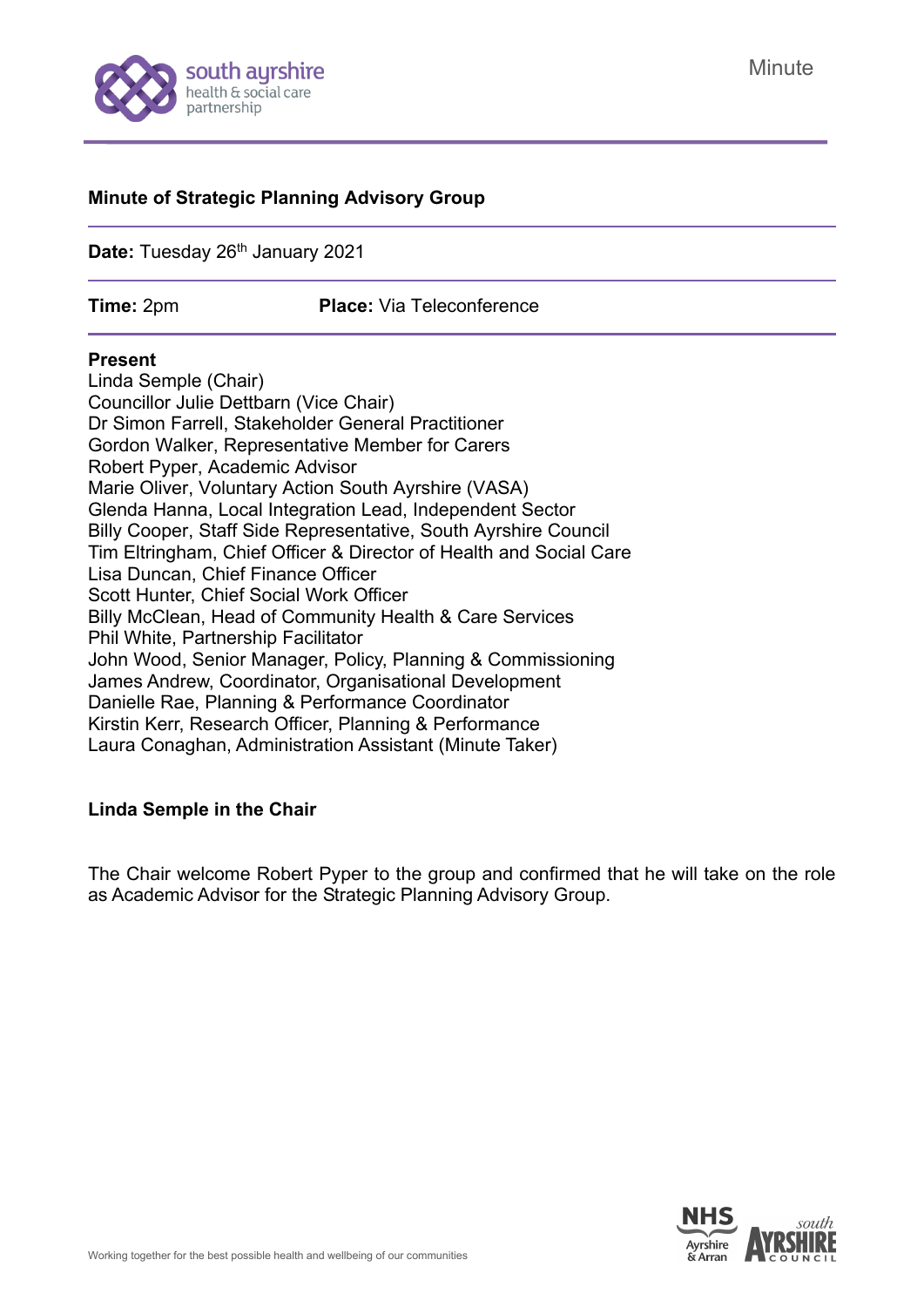

### **Apologies for Absence**

Apologies for absence were received on behalf of Ewing Hope, Mike Newall and Mark Inglis.

### **Declarations of Interest**

R Pyper highlighted his connection to the University of the West of Scotland and advised that he was the Director of the Board of Ayrshire Housing.

The Chair advised that due to the new upcoming financial year, all members of Governance Groups will receive new Declarations of Interest paperwork to complete.

There were no further Declarations of Interest by Members of the Group in terms of Standing Order No. 7, the Standards in Public Life – Code of Conduct for Members of Devolved Public Bodies.

#### **Minute of Previous Meeting**

The minute of the meeting held on 10<sup>th</sup> December 2020 was approved by the Group.

#### **Draft Strategic Plan**

J Wood explained that a consultation outcome document will be presented to the Integration Joint Board for final sign off. It was explained that the group was required to approve the current draft of the Strategic Plan and advise of any appropriate amendments required.

D Rae advised that consultation on the Strategic Plan had now closed and there was good engagement from external agencies, communities and partnership staff groups. D Rae thanked M Oliver from VASA for facilitating consultation groups with third sector organisations and target groups. D Rae noted that following advise from previous views of the Strategic Plan, more graphics have been added to allow for easier understanding on what the plan is trying to achieve. It was highlighted that "The Deal" on page 27 give a gentle reminder of what is expected from the Partnership and communities. J Wood advised that the impact of living with Covid-19 will need to be considered for years to come.

M Oliver stated that she felt the Strategic Plan was a breath of fresh air and expressed that VASA is very supportive of it.

R Pyper commended the interesting work being done in relation to the Strategic Plan however queried how the Partnership will track achieving objectives and how these will

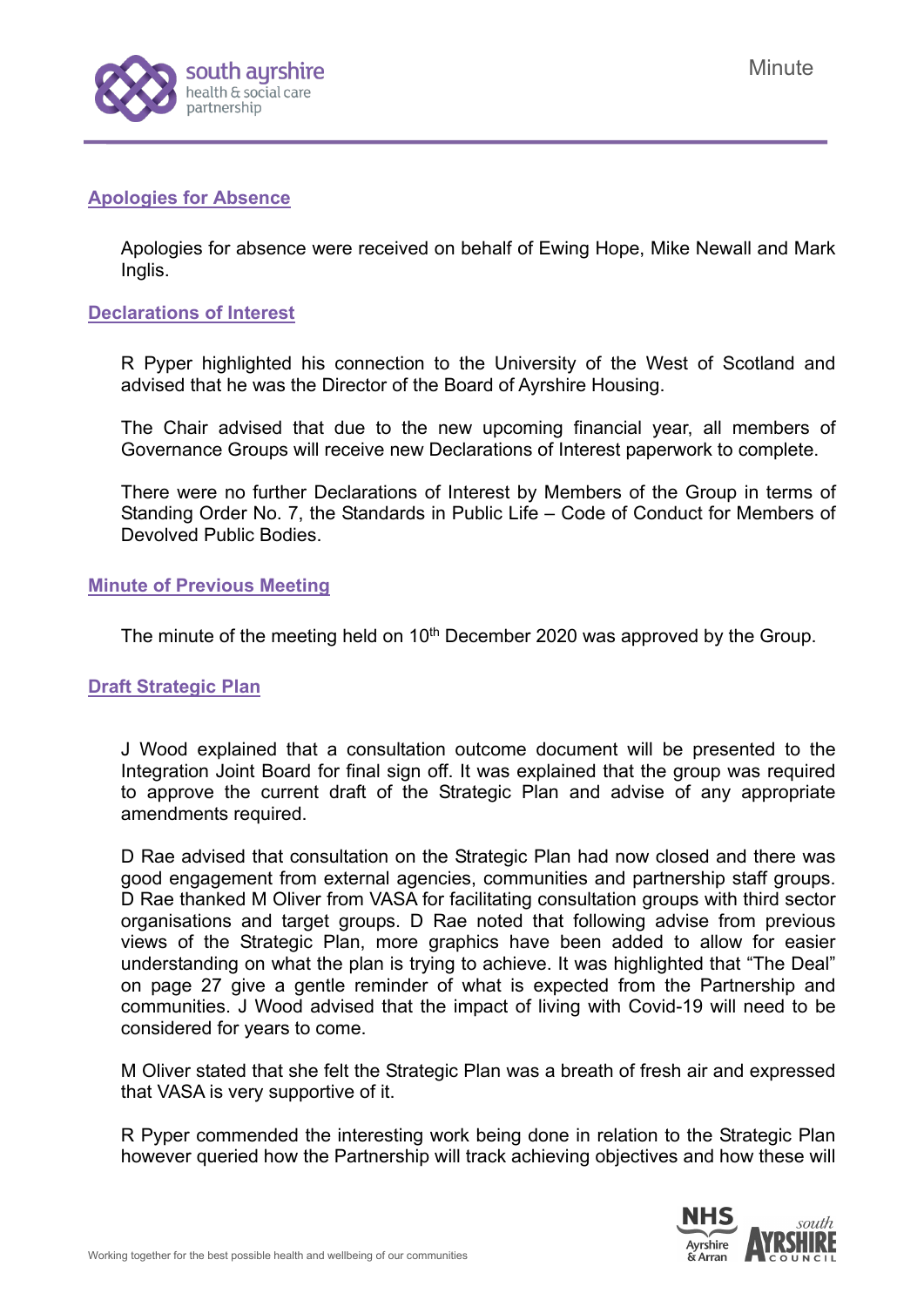

be reviewed until the period 2031. R Pyper also queried the how involvement with the communities will be done.

Dr S Farrell highlighted that there may be a potential gap in relation to digital poverty and inequality which allows for people to stay in contact with services. P White highlighted that connection to the Digital Improvement Strategy should be included, especially with children being home schooled and groups of older people being digitally excluded. M Oliver explained that VASA have access to over 100 pieces of equipment to try and connect everyone digitally over the next year.

G Hanna expressed her thanks to the Policy & Performance Team for collecting all this information. G Hanna queried if how services have changed during the Covid-19 period are reflected within the Strategic Plan. S Hunter explained that a clear statement link should be made to the key priorities. S Hunter explained that he supports the consultation questions as it allows for engagement with hard to reach groups of people.

J Wood thanked the group for all the comments made. T Eltringham confirmed it was beneficial to get insight and confirmed that the Policy & Performance Team would aim to have a meaningful way of reporting on the progress made in implementing the plan.

#### **Workforce Planning**

The Chair welcomed James Andrew, Coordinator, Organisational Development to the meeting.

J Andrew explained that the Health and Social Care Partnership has a duty to create a Work Force Plan (WFP). It was noted that J Andrew has been working on connecting the WFP with the Strategic Plan to ensure the key objectives match on both. J Andrew advised that a 3 year plan was developed in April 2019 and was aligned to the national WFP. It was noted that the pandemic made the Partnership focus on how operational services were provided and the remobilisation of these services following the lifting of restrictions. J Andrew explained that the Scottish Government has stated that the WFP is due for renewal in 2022. J Andrew presented the group a new template which will allow for better engagement with services. A breakdown of the new template was given:

- 1- Stakeholder Engagement;
- 2- Supporting Staff Physical and Psychological Wellbeing;
- 3- Short Term Workforce Drivers (Living with Covid);
- 4- Medium Workforce Drivers;